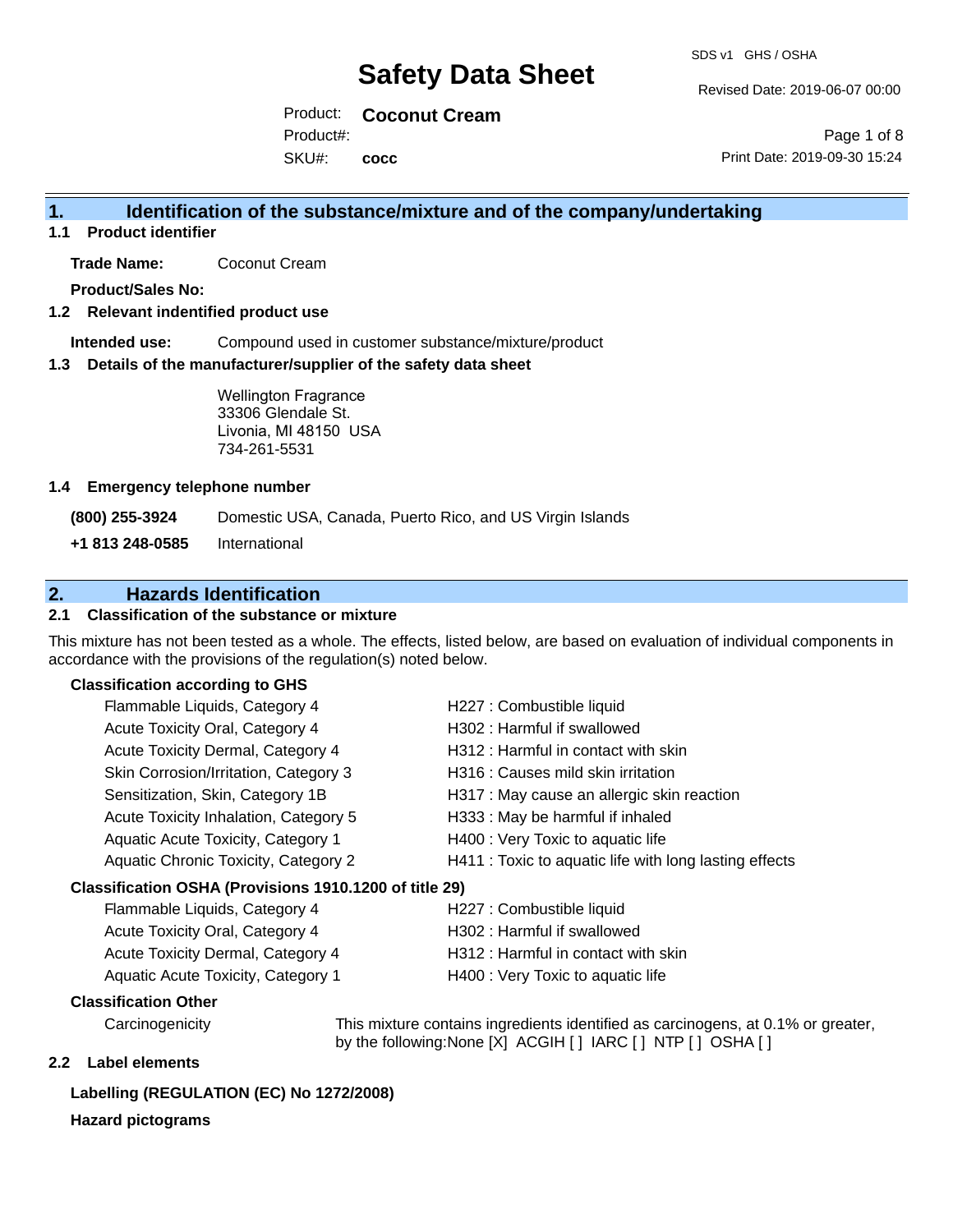#### Product: **Coconut Cream**

**cocc**

Product#:

SKU#:



### **Signal Word: Warning**

| <b>Hazard statments</b> |                                                 |
|-------------------------|-------------------------------------------------|
| H227                    | Combustible liquid                              |
| H302                    | Harmful if swallowed                            |
| H312                    | Harmful in contact with skin                    |
| H316                    | Causes mild skin irritation                     |
| H317                    | May cause an allergic skin reaction             |
| H333                    | May be harmful if inhaled                       |
| H400                    | Very Toxic to aquatic life                      |
| H411                    | Toxic to aquatic life with long lasting effects |
|                         |                                                 |

#### **Precautionary Statements**

#### **Prevention:**

| P <sub>235</sub> | Keep cool                                                             |
|------------------|-----------------------------------------------------------------------|
| P <sub>264</sub> | Wash hands thoroughly after handling                                  |
| P <sub>270</sub> | Do not eat, drink or smoke when using this product                    |
| P <sub>272</sub> | Contaminated work clothing should not be allowed out of the workplace |
| P <sub>273</sub> | Avoid release to the environment                                      |

#### **Response:**

| P301 + P312 + P330 | IF SWALLOWED: Call a POISON CENTER or doctor/physician if you feel unwell Rinse<br>mouth                                              |
|--------------------|---------------------------------------------------------------------------------------------------------------------------------------|
| $P302 + P352$      | IF ON SKIN: Wash with soap and water                                                                                                  |
| $P304 + P312$      | IF INHALED: Call a POISON CENTER or doctor/physician if you feel unwell                                                               |
| $P333 + P313$      | If skin irritation or a rash occurs: Get medical advice/attention                                                                     |
| P363               | Wash contaminated clothing before reuse                                                                                               |
| P370 + P378        | In case of fire: Use Carbon dioxide (CO2), Dry chemical, or Foam for extinction. Do not use<br>a direct water jet on burning material |
| P391               | <b>Collect Spillage</b>                                                                                                               |
|                    |                                                                                                                                       |

#### **2.3 Other Hazards**

#### **no data available**

## **3. Composition/Information on Ingredients**

### **3.1 Mixtures**

This product is a complex mixture of ingredients, which contains among others the following substance(s), presenting a health or environmental hazard within the meaning of the UN Globally Harmonized System of Classification and Labeling of Chemicals (GHS):

| CAS#<br>Ingredient     | EC#       | Conc.<br>Range | <b>GHS Classification</b> |
|------------------------|-----------|----------------|---------------------------|
| 120-51-4               | 204-402-9 | $30 - 40 \%$   | H302; H313; H400; H411    |
| <b>Benzyl Benzoate</b> |           |                |                           |

SDS v1 GHS / OSHA

Revised Date: 2019-06-07 00:00

Page 2 of 8 Print Date: 2019-09-30 15:24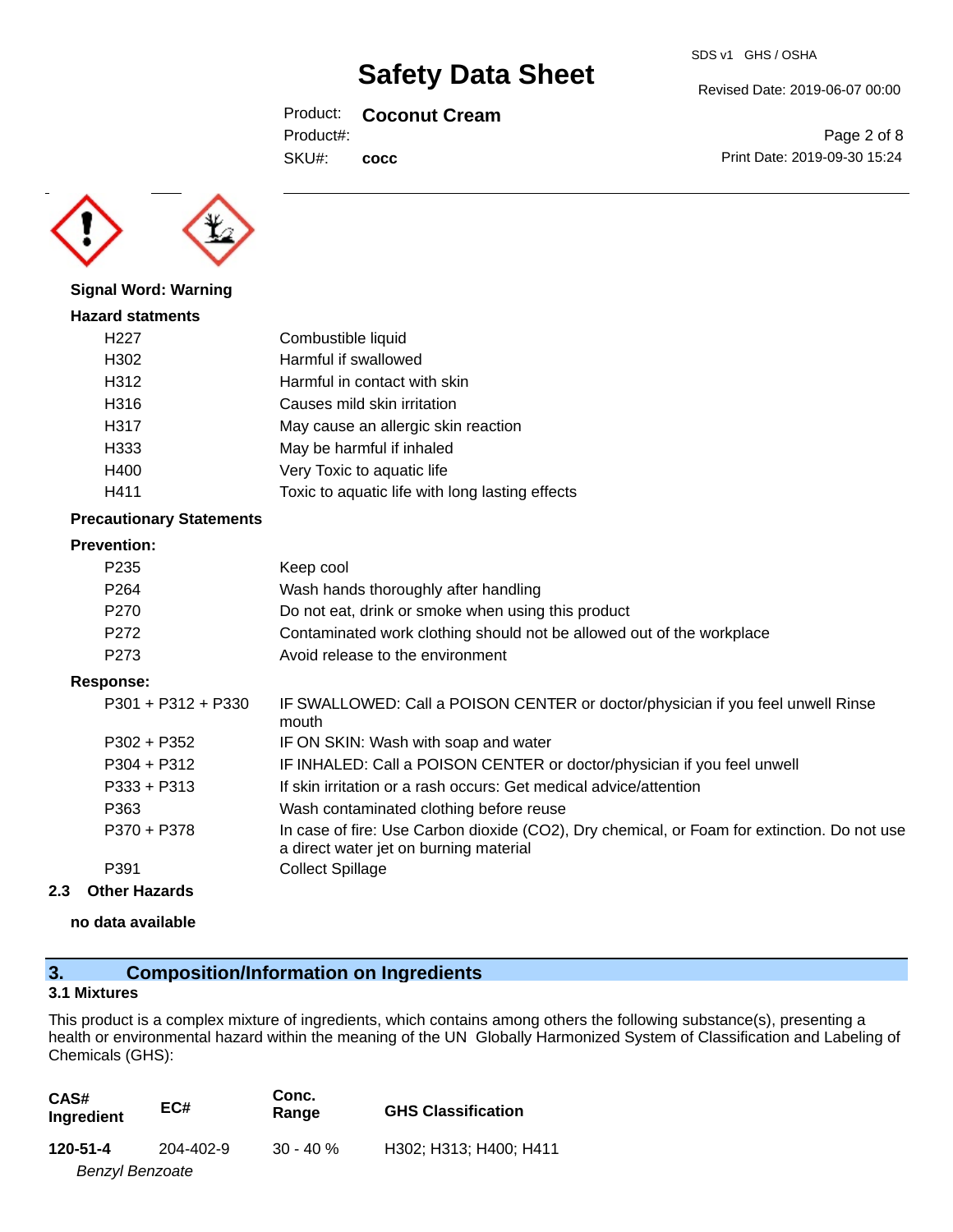SDS v1 GHS / OSHA

#### Revised Date: 2019-06-07 00:00

#### Product: **Coconut Cream**

Product#:

SKU#: **cocc**

Page 3 of 8 Print Date: 2019-09-30 15:24

| CAS#<br>Ingredient                                       | EC#                             | Conc.<br>Range | <b>GHS Classification</b>           |  |
|----------------------------------------------------------|---------------------------------|----------------|-------------------------------------|--|
| $104 - 61 - 0$                                           | 203-219-1                       | 20 - 30 %      | H316                                |  |
| gamma-Nonalactone                                        |                                 |                |                                     |  |
| $91 - 64 - 5$                                            | 202-086-7                       | $10 - 20%$     | H302; H317; H402                    |  |
| Coumarin                                                 |                                 |                |                                     |  |
| 5989-27-5                                                | 227-813-5                       | $2 - 5%$       | H226; H304; H315; H317; H400; H410  |  |
| Limonene                                                 |                                 |                |                                     |  |
| $60 - 12 - 8$                                            | 200-456-2                       | $2 - 5%$       | H302; H313; H316; H319              |  |
| phenethyl alcohol                                        |                                 |                |                                     |  |
| 118-58-1                                                 | 204-262-9                       | $2 - 5%$       | H303; H317; H320; H401; H412        |  |
|                                                          | <b>Benzyl Salicylate</b>        |                |                                     |  |
| 706-14-9                                                 | 211-892-8                       | $2 - 5%$       | H316                                |  |
| gamma-Decalactone                                        |                                 |                |                                     |  |
| 1222-05-5                                                | 214-946-9                       | $2 - 5%$       | H316; H400; H410                    |  |
| Hexamethylindanopyran                                    |                                 |                |                                     |  |
| 121-33-5                                                 | 204-465-2                       | $1 - 2%$       | H303; H319                          |  |
| vanillin                                                 |                                 |                |                                     |  |
| 101-86-0                                                 | 202-983-3                       | $1 - 2%$       | H303; H316; H317; H400; H411        |  |
|                                                          | Hexyl cinnamaldehyde            |                |                                     |  |
| 128-37-0                                                 | 204-881-4                       | $1 - 2%$       | H316; H400; H410                    |  |
|                                                          | <b>Butylated hydroxytoluene</b> |                |                                     |  |
| 80-54-6                                                  | 201-289-8                       | $0.1 - 1.0 %$  | H227; H302; H315; H317; H361; H401; |  |
| <b>Butylphenyl Methylpropional</b>                       |                                 |                | H412                                |  |
| See Section 16 for full text of GHS classification codes |                                 |                |                                     |  |

See Section 16 for full text of GHS classification codes which where not shown in section 2

Total Hydrocarbon Content (% w/w) =  $4.52$ 

| 4.<br><b>First Aid Measures</b>                                                   |                                                                                                               |  |
|-----------------------------------------------------------------------------------|---------------------------------------------------------------------------------------------------------------|--|
| <b>Description of first aid measures</b><br>4.1                                   |                                                                                                               |  |
| Inhalation:                                                                       | Remove from exposure site to fresh air and keep at rest.<br>Obtain medical advice.                            |  |
| <b>Eye Exposure:</b>                                                              | Flush immediately with water for at least 15 minutes.<br>Contact physician if symptoms persist.               |  |
| <b>Skin Exposure:</b>                                                             | Remove contaminated clothes. Wash thoroughly with water (and soap).<br>Contact physician if symptoms persist. |  |
| Ingestion:                                                                        | Rinse mouth with water and obtain medical advice.                                                             |  |
| 4.2 Most important symptoms and effects, both acute and delayed                   |                                                                                                               |  |
| <b>Symptoms:</b>                                                                  | no data available                                                                                             |  |
| <b>Risks:</b>                                                                     | Refer to Section 2.2 "Hazard Statements"                                                                      |  |
| Indication of any immediate medical attention and special treatment needed<br>4.3 |                                                                                                               |  |
| Treatment:                                                                        | Refer to Section 2.2 "Response"                                                                               |  |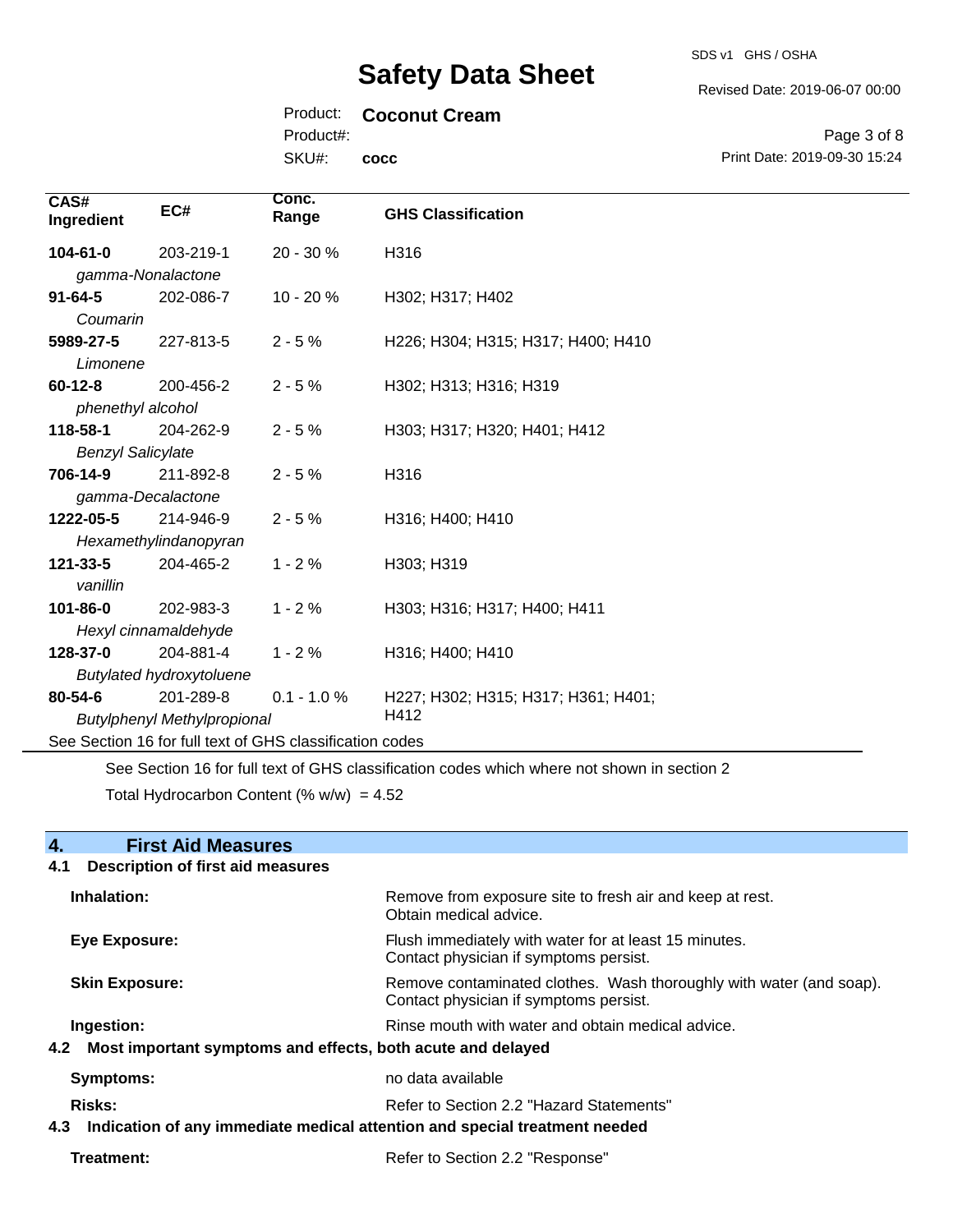Revised Date: 2019-06-07 00:00

#### Product: **Coconut Cream**

Product#:

SKU#: **cocc**

Page 4 of 8 Print Date: 2019-09-30 15:24

| 5.<br><b>Fire-Fighting measures</b><br><b>Extinguishing media</b><br>5.1   |                                                   |
|----------------------------------------------------------------------------|---------------------------------------------------|
| Suitable:                                                                  | Carbon dioxide (CO2), Dry chemical, Foam          |
| Unsuitable<br>Special hazards arising from the substance or mixture<br>5.2 | Do not use a direct water jet on burning material |
| During fire fighting:<br><b>Advice for firefighters</b><br>5.3             | Water may be ineffective                          |
| <b>Further information:</b>                                                | Standard procedure for chemical fires             |

#### **6. Accidental Release Measures**

#### **6.1 Personal precautions, protective equipment and emergency procedures**

Avoid inhalation and contact with skin and eyes. A self-contained breathing apparatus is recommended in case of a major spill.

#### **6.2 Environmental precautions**

Keep away from drains, soil, and surface and groundwater.

#### **6.3 Methods and materials for containment and cleaning up**

Clean up spillage promptly. Remove ignition sources. Provide adequate ventilation. Avoid excessive inhalation of vapors. Gross spillages should be contained by use of sand or inert powder and disposed of according to the local regulations.

#### **6.4 Reference to other sections**

Not Applicable

### **7. Handling and Storage**

#### **7.1 Precautions for safe handling**

Apply according to good manufacturing and industrial hygiene practices with proper ventilation. Do not drink, eat or smoke while handling. Respect good personal hygiene.

#### **7.2 Conditions for safe storage, including any incompatibilities**

Store in a cool, dry and ventilated area away from heat sources and protected from light in tightly closed original container. Avoid uncoated metal container. Keep air contact to a minimum.

#### **7.3 Specific end uses**

No information available

#### **8. Exposure Controls/Personal Protection**

#### **8.1 Control parameters**

**Exposure Limits:**

**Component** ACGIH

**128-37-0** *Butylated hydroxytoluene* 2

**Engineering Controls:** Use local exhaust as needed.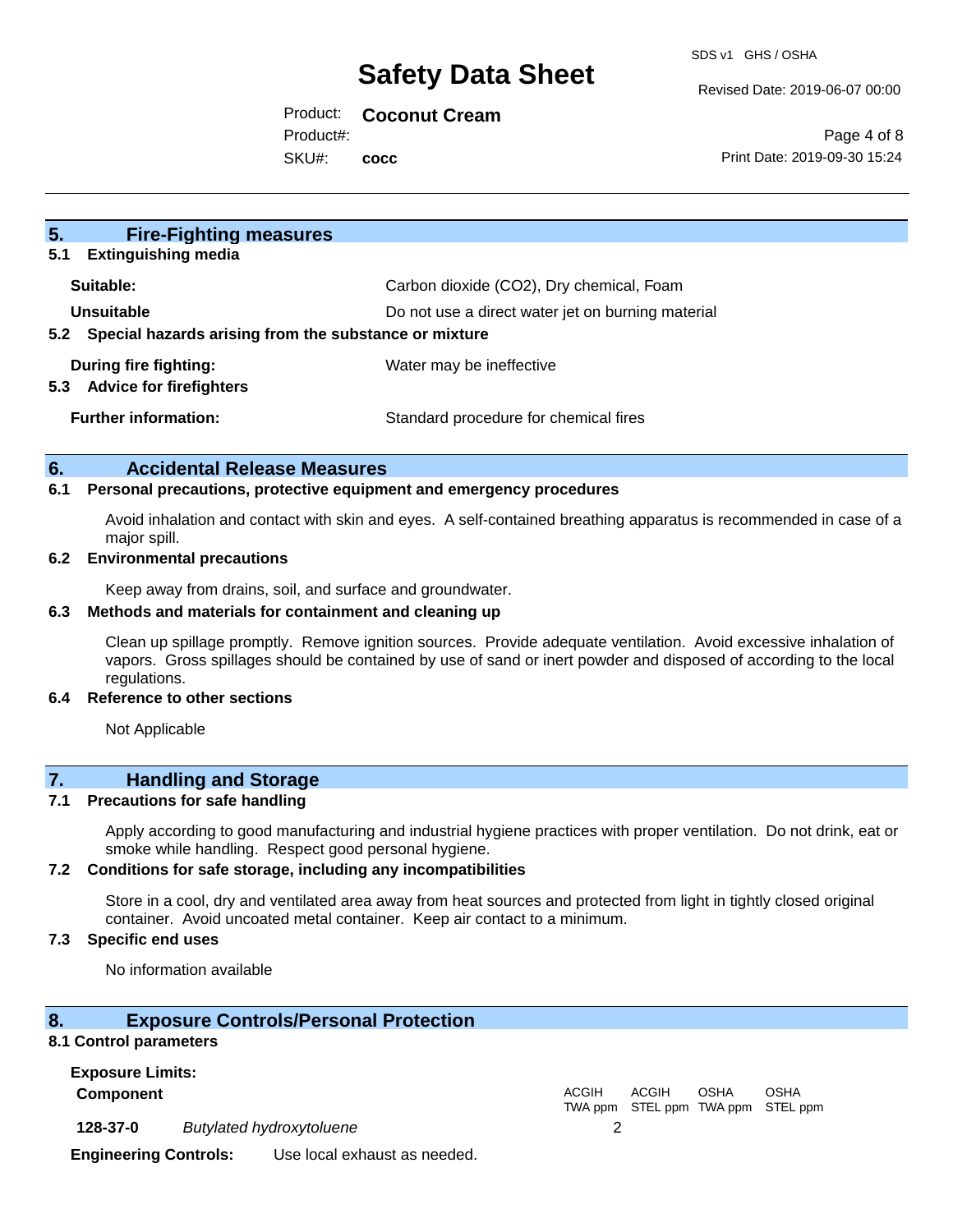SDS v1 GHS / OSHA

Revised Date: 2019-06-07 00:00

Product: **Coconut Cream** SKU#: Product#: **cocc**

Page 5 of 8 Print Date: 2019-09-30 15:24

#### **8.2 Exposure controls - Personal protective equipment**

| Eye protection:                | Tightly sealed goggles, face shield, or safety glasses with brow guards and side shields, etc.<br>as may be appropriate for the exposure |
|--------------------------------|------------------------------------------------------------------------------------------------------------------------------------------|
| <b>Respiratory protection:</b> | Avoid excessive inhalation of concentrated vapors. Apply local ventilation where appropriate.                                            |
| <b>Skin protection:</b>        | Avoid Skin contact. Use chemically resistant gloves as needed.                                                                           |

## **9. Physical and Chemical Properties**

### **9.1 Information on basic physical and chemical properties**

| Appearance:                  | Liquid                        |
|------------------------------|-------------------------------|
| Odor:                        | <b>Conforms to Standard</b>   |
| Color:                       | Colorless to Yellow Tint (G1) |
| <b>Viscosity:</b>            | Liquid                        |
| <b>Freezing Point:</b>       | Not determined                |
| <b>Boiling Point:</b>        | Not determined                |
| <b>Melting Point:</b>        | Not determined                |
| <b>Flashpoint (CCCFP):</b>   | 194 F (90.00 C)               |
| <b>Auto flammability:</b>    | Not determined                |
| <b>Explosive Properties:</b> | None Expected                 |
| <b>Oxidizing properties:</b> | None Expected                 |
| Vapor Pressure (mmHg@20 C):  | 0.0700                        |
| %VOC:                        | 0.07                          |
| Specific Gravity @ 25 C:     | 1.0480                        |
| Density @ 25 C:              | 1.0450                        |
| Refractive Index @ 20 C:     | 1.5240                        |
| Soluble in:                  | Oil                           |

## **10. Stability and Reactivity**

| 10.1 Reactivity                         | None                                               |
|-----------------------------------------|----------------------------------------------------|
| <b>10.2 Chemical stability</b>          | Stable                                             |
| 10.3 Possibility of hazardous reactions | None known                                         |
| <b>10.4 Conditions to avoid</b>         | None known                                         |
| 10.5 Incompatible materials             | Strong oxidizing agents, strong acids, and alkalis |
| 10.6 Hazardous decomposition products   | None known                                         |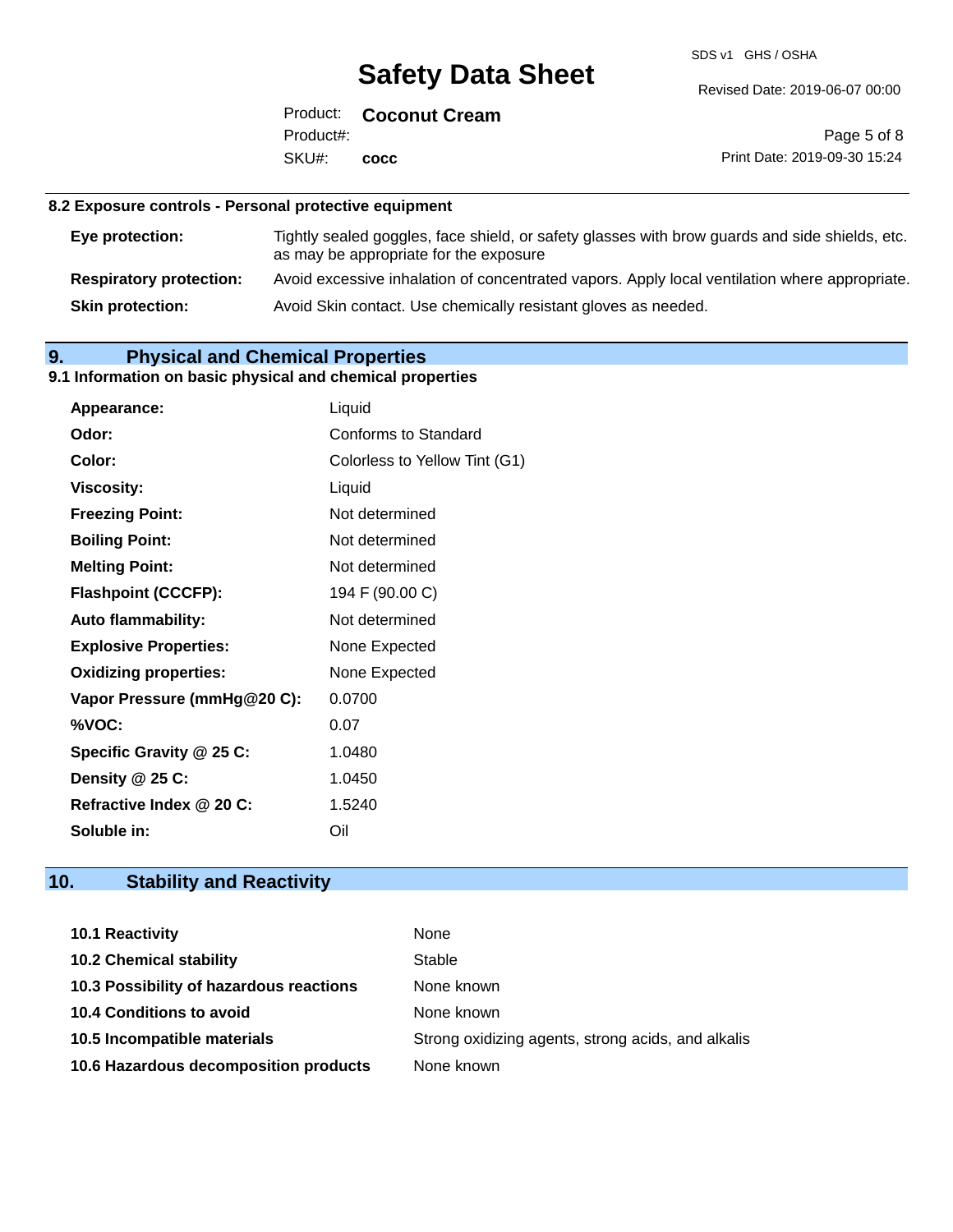Revised Date: 2019-06-07 00:00

Product: **Coconut Cream** SKU#: Product#: **cocc**

Page 6 of 8 Print Date: 2019-09-30 15:24

| 11.<br><b>Toxicological Information</b> |  |
|-----------------------------------------|--|
|-----------------------------------------|--|

#### **11.1 Toxicological Effects**

Acute Toxicity Estimates (ATEs) based on the individual Ingredient Toxicity Data utilizing the "Additivity Formula"

| Acute toxicity - Oral - (Rat) mg/kg                | (LD50: 1637.6825) Harmful if swallowed                   |
|----------------------------------------------------|----------------------------------------------------------|
| Acute toxicity - Dermal - (Rabbit) mg/kg           | (LD50: 1266.2913) Harmful in contact with skin           |
| Acute toxicity - Inhalation - (Rat) mg/L/4hr       | (LD50: 110.5746) May be harmful if inhaled               |
| <b>Skin corrosion / irritation</b>                 | May be harmful if inhaled                                |
| Serious eye damage / irritation                    | Not classified - the classification criteria are not met |
| <b>Respiratory sensitization</b>                   | Not classified - the classification criteria are not met |
| <b>Skin sensitization</b>                          | May cause an allergic skin reaction                      |
| <b>Germ cell mutagenicity</b>                      | Not classified - the classification criteria are not met |
| Carcinogenicity                                    | Not classified - the classification criteria are not met |
| <b>Reproductive toxicity</b>                       | Not classified - the classification criteria are not met |
| Specific target organ toxicity - single exposure   | Not classified - the classification criteria are not met |
| Specific target organ toxicity - repeated exposure | Not classified - the classification criteria are not met |
| <b>Aspiration hazard</b>                           | Not classified - the classification criteria are not met |

### **12. Ecological Information**

**12.1 Toxicity**

| <b>Acute acquatic toxicity</b>     | Very Toxic to aquatic life                      |
|------------------------------------|-------------------------------------------------|
| <b>Chronic acquatic toxicity</b>   | Toxic to aquatic life with long lasting effects |
| <b>Toxicity Data on soil</b>       | no data available                               |
| <b>Toxicity on other organisms</b> | no data available                               |
|                                    |                                                 |
| 12.2 Persistence and degradability | no data available                               |
| 12.3 Bioaccumulative potential     | no data available                               |
| 12.4 Mobility in soil              | no data available                               |
| 12.5 Other adverse effects         | no data available                               |
|                                    |                                                 |

### **13. Disposal Conditions**

#### **13.1 Waste treatment methods**

Do not allow product to reach sewage systems. Dispose of in accordance with all local and national regulations. Send to a licensed waste management company.The product should not be allowed to enter drains, water courses or the soil. Do not contaminate ponds, waterways or ditches with chemical or used container.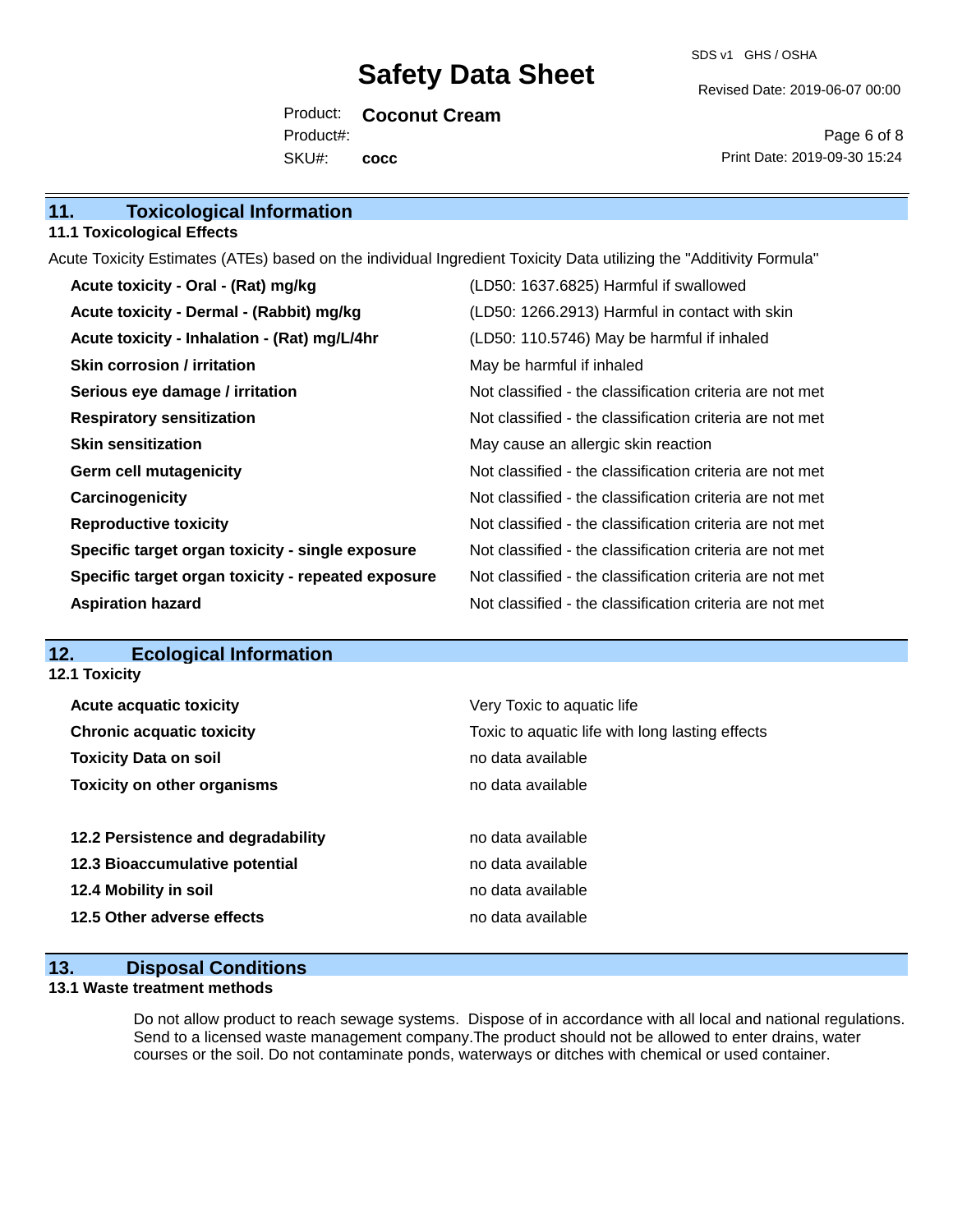SDS v1 GHS / OSHA

Revised Date: 2019-06-07 00:00

Product: **Coconut Cream**

Product#:

SKU#: **cocc**

Page 7 of 8 Print Date: 2019-09-30 15:24

# **14. Transport Information**

| <b>Marine Pollutant</b>                                       | Yes. Ingredient of greatest environmental impact:<br>120-51-4 : (30 - 40 %) : Benzyl Benzoate |              |                                     |                 |               |
|---------------------------------------------------------------|-----------------------------------------------------------------------------------------------|--------------|-------------------------------------|-----------------|---------------|
| <b>Regulator</b>                                              |                                                                                               | <b>Class</b> | <b>Pack Group</b>                   | <b>Sub Risk</b> | UN-nr.        |
| U.S. DOT (Non-Bulk)                                           |                                                                                               |              | Not Regulated - Not Dangerous Goods |                 |               |
| <b>Chemicals NOI</b>                                          |                                                                                               |              |                                     |                 |               |
| <b>ADR/RID (International Road/Rail)</b>                      |                                                                                               |              |                                     |                 |               |
| <b>Environmentally Hazardous</b><br>Substance, Liquid, n.o.s. |                                                                                               | 9            | $\mathbf{III}$                      |                 | <b>UN3082</b> |
| <b>IATA (Air Cargo)</b>                                       |                                                                                               |              |                                     |                 |               |
| <b>Environmentally Hazardous</b><br>Substance, Liquid, n.o.s. |                                                                                               | 9            | $\mathbf{III}$                      |                 | <b>UN3082</b> |
| <b>IMDG (Sea)</b>                                             |                                                                                               |              |                                     |                 |               |
| <b>Environmentally Hazardous</b><br>Substance, Liquid, n.o.s. |                                                                                               | 9            | Ш                                   |                 | UN3082        |

| 15.                                 | <b>Regulatory Information</b>             |                |                                                                                                  |  |
|-------------------------------------|-------------------------------------------|----------------|--------------------------------------------------------------------------------------------------|--|
| <b>U.S. Federal Regulations</b>     |                                           |                |                                                                                                  |  |
|                                     | <b>TSCA (Toxic Substance Control Act)</b> |                | All components of the substance/mixture are listed or exempt                                     |  |
| 40 CFR(EPCRA, SARA, CERCLA and CAA) |                                           |                | This product contains NO components of concern.                                                  |  |
| <b>U.S. State Regulations</b>       |                                           |                |                                                                                                  |  |
|                                     | <b>California Proposition 65 Warning</b>  |                | This product contains the following components:                                                  |  |
| 94-59-7                             | $202 - 345 - 4 \leq 4$ ppm                |                | Safrole (Natural Source)                                                                         |  |
| $93 - 15 - 2$                       | $202 - 223 - 0 \leq 2$ ppm                |                | Methyl Eugenol (Natural Source)                                                                  |  |
| <b>Canadian Regulations</b>         |                                           |                |                                                                                                  |  |
| <b>DSL</b>                          |                                           |                | 100.00% of the components are listed or exempt. The following<br>components are NOT on the List: |  |
| 94201-73-7                          | 303-662-1                                 | $0.01 - 0.1\%$ | Tetrahydro-4-methyl-2-phenyl-2H-pyran                                                            |  |

# **16. Other Information**

### **GHS H-Statements referred to under section 3 and not listed in section 2**

| H226 : Flammable liquid and vapour                          | H303: May be harmful if swallowed                            |
|-------------------------------------------------------------|--------------------------------------------------------------|
| H304 : May be fatal if swallowed and enters airways         | H313 : May be harmful in contact with skin                   |
| H315 : Causes skin irritation                               | H319 : Causes serious eye irritation                         |
| H320 : Causes eye irritation                                | H361: Suspected of damaging fertility or the unborn<br>child |
| H401 : Toxic to aquatic life                                | H402 : Harmful to aquatic life                               |
| H410 : Very toxic to aquatic life with long lasting effects | H412 : Harmful to aquatic life with long lasting effects     |
| <b>Total Fractional Values</b>                              |                                                              |
| Risk<br>(TFV)                                               | <b>Risk</b><br>(TFV) -                                       |
| (45.22) Acute Toxicity Inhalation, Category 5               | (44.29) Aquatic Chronic Toxicity, Category 3                 |
|                                                             |                                                              |